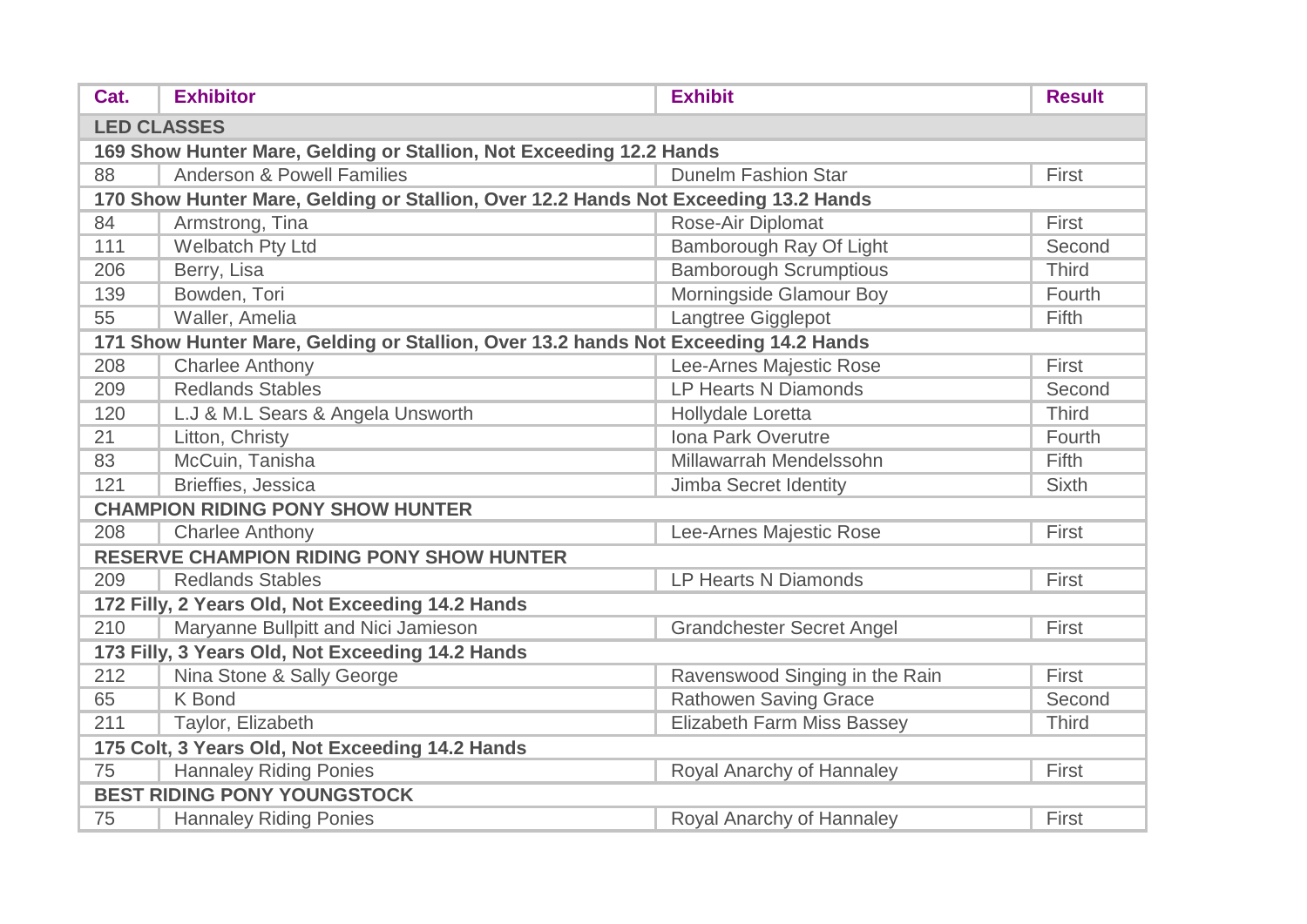| 176 Mare, 4 Years Old and Over, Not Exceeding 12.2 Hands                      |                                                                              |                                   |              |  |
|-------------------------------------------------------------------------------|------------------------------------------------------------------------------|-----------------------------------|--------------|--|
| 216                                                                           | <b>Redlands Stables</b>                                                      | <b>Xanadu Of Sefton</b>           | First        |  |
| 215                                                                           | The Edwards Family                                                           | <b>Riegal Ballerina</b>           | Second       |  |
| 214                                                                           | The Edwards Family                                                           | Langtree Wild Orchid              | <b>Third</b> |  |
|                                                                               | 177 Mare, 4 Years Old and Over, Over 12.2 Hands and Not Exceeding 13.2 Hands |                                   |              |  |
| 112                                                                           | Scott, Leannda                                                               | <b>Grandchester Spring Melody</b> | First        |  |
| 218                                                                           | Simpson, Regan                                                               | Mirinda Delila                    | Second       |  |
| 64                                                                            | Wajesue Pony Stud & Brieffies Family                                         | Jimba Royal Cascade               | <b>Third</b> |  |
| 110                                                                           | Robin, Keith C                                                               | Bamborough Alina                  | Fourth       |  |
| 91                                                                            | <b>Greybrey Pony Stud</b>                                                    | <b>Pacific View Petite Amie</b>   | Fifth        |  |
|                                                                               | 178 Mare, 4 Years Old and Over, Over 13.2 Hands and Not Exceeding 14.2 Hands |                                   |              |  |
| 66                                                                            | A & T Harris & A Woodhouse                                                   | <b>Rathowen Sounds of Silence</b> | First        |  |
| 118                                                                           | GB, MMF & KL Johnson                                                         | Farleigh Anastasia                | Second       |  |
| 10 <sup>1</sup>                                                               | <b>Charlee Anthony</b>                                                       | <b>Tremayne True Moment</b>       | <b>Third</b> |  |
| 125                                                                           | Mccool, Julieann                                                             | <b>Rosedale Secret Attraction</b> | Fourth       |  |
| 221                                                                           | Simpson, Regan                                                               | <b>Saravale Just Focus</b>        | Fifth        |  |
| <b>CHAMPION RIDING PONY MARE</b>                                              |                                                                              |                                   |              |  |
| 216                                                                           | <b>Redlands Stables</b>                                                      | Xanadu Of Sefton                  | First        |  |
|                                                                               | <b>RESERVE CHAMPION RIDING PONY MARE</b>                                     |                                   |              |  |
| 66                                                                            | A & T Harris & A Woodhouse                                                   | <b>Rathowen Sounds of Silence</b> | First        |  |
|                                                                               | 180 Gelding, 2 Years Old and Over, Not Exceeding 13 Hands                    |                                   |              |  |
| 223                                                                           | Teys & Plucknett Families & Sue McIvor                                       | <b>Royalwood Cat Call</b>         | First        |  |
| 70                                                                            | Lyons, Susan                                                                 | Rathowen Dressed In Black         | Second       |  |
| 131                                                                           | Fedrick, Rebecca                                                             | Kennallywood Kensington           | <b>Third</b> |  |
| 183 Gelding, 2 Years Old and Over, Over 13 Hands and Not Exceeding 14.2 Hands |                                                                              |                                   |              |  |
| 135                                                                           | ROBERTS, Jeremy                                                              | <b>Royal Blue</b>                 | First        |  |
| 230                                                                           | The Lovell Family                                                            | <b>Silkwood True Blue</b>         | Second       |  |
| 228                                                                           | <b>Hannaley Riding Ponies</b>                                                | <b>Hannaley Espionage</b>         | <b>Third</b> |  |
| <b>CHAMPION RIDING PONY GELDING</b>                                           |                                                                              |                                   |              |  |
| 223                                                                           | Teys & Plucknett Families & Sue McIvor                                       | Royalwood Cat Call                | First        |  |
| <b>RESERVE CHAMPION RIDING PONY GELDING</b>                                   |                                                                              |                                   |              |  |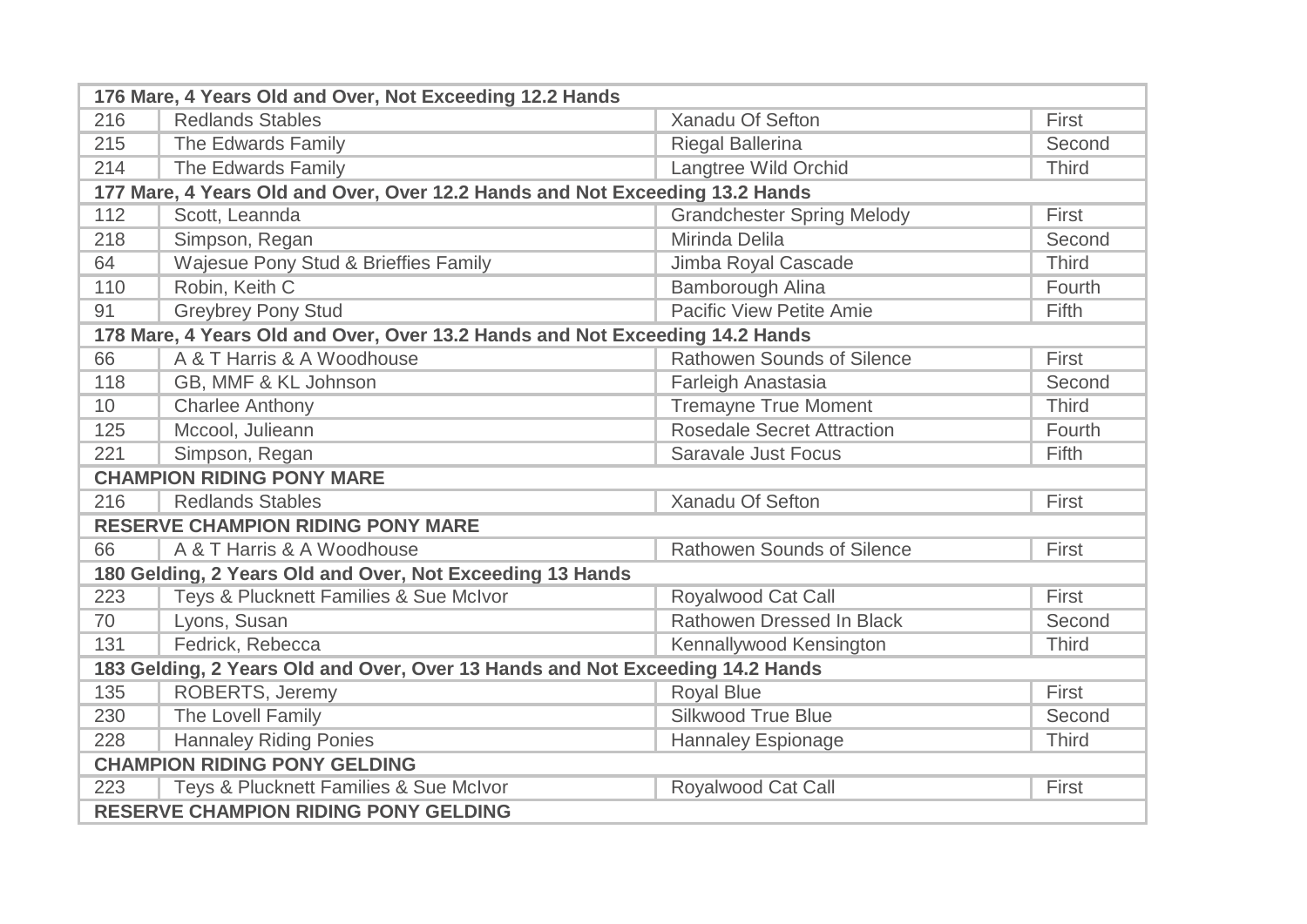| 135                                                                                        | ROBERTS, Jeremy                                                                            | <b>Royal Blue</b>                 | First        |  |
|--------------------------------------------------------------------------------------------|--------------------------------------------------------------------------------------------|-----------------------------------|--------------|--|
| <b>SUPREME CHAMPION RIDING PONY</b>                                                        |                                                                                            |                                   |              |  |
| 216                                                                                        | <b>Redlands Stables</b>                                                                    | Xanadu Of Sefton                  | First        |  |
|                                                                                            | <b>UNDER SADDLE CLASSES</b>                                                                |                                   |              |  |
|                                                                                            | 185 Show Hunter Stallion, Mare or Gelding Under Saddle, Not Exceeding 14.2 Hands           |                                   |              |  |
| 207                                                                                        | Austin, Lilley & Astral Park                                                               | <b>Astral High Society</b>        | First        |  |
| 83                                                                                         | McCuin, Tanisha                                                                            | Millawarrah Mendelssohn           | Second       |  |
| 21                                                                                         | Litton, Christy                                                                            | <b>Iona Park Overutre</b>         | <b>Third</b> |  |
| 72                                                                                         | Traynor, Elsie Lee                                                                         | Vittoria Royal Mint               | Fourth       |  |
| 84                                                                                         | Armstrong, Tina                                                                            | Rose-Air Diplomat                 | Fifth        |  |
| 232                                                                                        | Spring, Ada                                                                                | Langtree Accolade                 | <b>Sixth</b> |  |
| 77                                                                                         | <b>Senter Family</b>                                                                       | <b>Astral Royal Sensation</b>     | Seventh      |  |
| 209                                                                                        | <b>Redlands Stables</b>                                                                    | <b>LP Hearts N Diamonds</b>       | Eighth       |  |
|                                                                                            | 186 Riding Pony Mare or Gelding Under Saddle, Not Exceeding 12.2 Hands                     |                                   |              |  |
| 216                                                                                        | <b>Redlands Stables</b>                                                                    | Xanadu Of Sefton                  | First        |  |
| 236                                                                                        | Cronin, Georgia                                                                            | <b>Bamborough Betty Boop</b>      | Second       |  |
| 215                                                                                        | The Edwards Family                                                                         | <b>Riegal Ballerina</b>           | <b>Third</b> |  |
| 213                                                                                        | Universal Stables & Kate Kyros                                                             | <b>Braeburn Heavenly Soprano</b>  | Fourth       |  |
| 214                                                                                        | The Edwards Family                                                                         | Langtree Wild Orchid              | Fifth        |  |
| 131                                                                                        | Fedrick, Rebecca                                                                           | Kennallywood Kensington           | <b>Sixth</b> |  |
| 73                                                                                         | Teys & Plucknett Families & Sue McIvor                                                     | <b>Whitmere Royal Consort</b>     | Seventh      |  |
|                                                                                            | 187 Riding Pony Mare or Gelding Under Saddle, Over 12.2 Hands and Not Exceeding 13.2 Hands |                                   |              |  |
| 230                                                                                        | The Lovell Family                                                                          | <b>Silkwood True Blue</b>         | First        |  |
| 217                                                                                        | <b>Fraser Family</b>                                                                       | <b>Beckworth Charming Dream</b>   | Second       |  |
| 223                                                                                        | Teys & Plucknett Families & Sue McIvor                                                     | Royalwood Cat Call                | <b>Third</b> |  |
| 112                                                                                        | Scott, Leannda                                                                             | <b>Grandchester Spring Melody</b> | Fourth       |  |
| 219                                                                                        | Universal Stables & Barbara Barr                                                           | <b>Toleia Park French Lace</b>    | <b>Fifth</b> |  |
| 239                                                                                        | Spring, Ada                                                                                | Bamborough Mickey J               | <b>Sixth</b> |  |
| 132                                                                                        | <b>Anderson &amp; Powell Families</b>                                                      | Mandaley Lord Lichfield           | Seventh      |  |
| 240                                                                                        | Welbatch Pty Ltd                                                                           | <b>Drumeden Musician</b>          | Eighth       |  |
| 188 Riding Pony Mare or Gelding Under Saddle, Over 13.2 hands and Not Exceeding 14.2 Hands |                                                                                            |                                   |              |  |